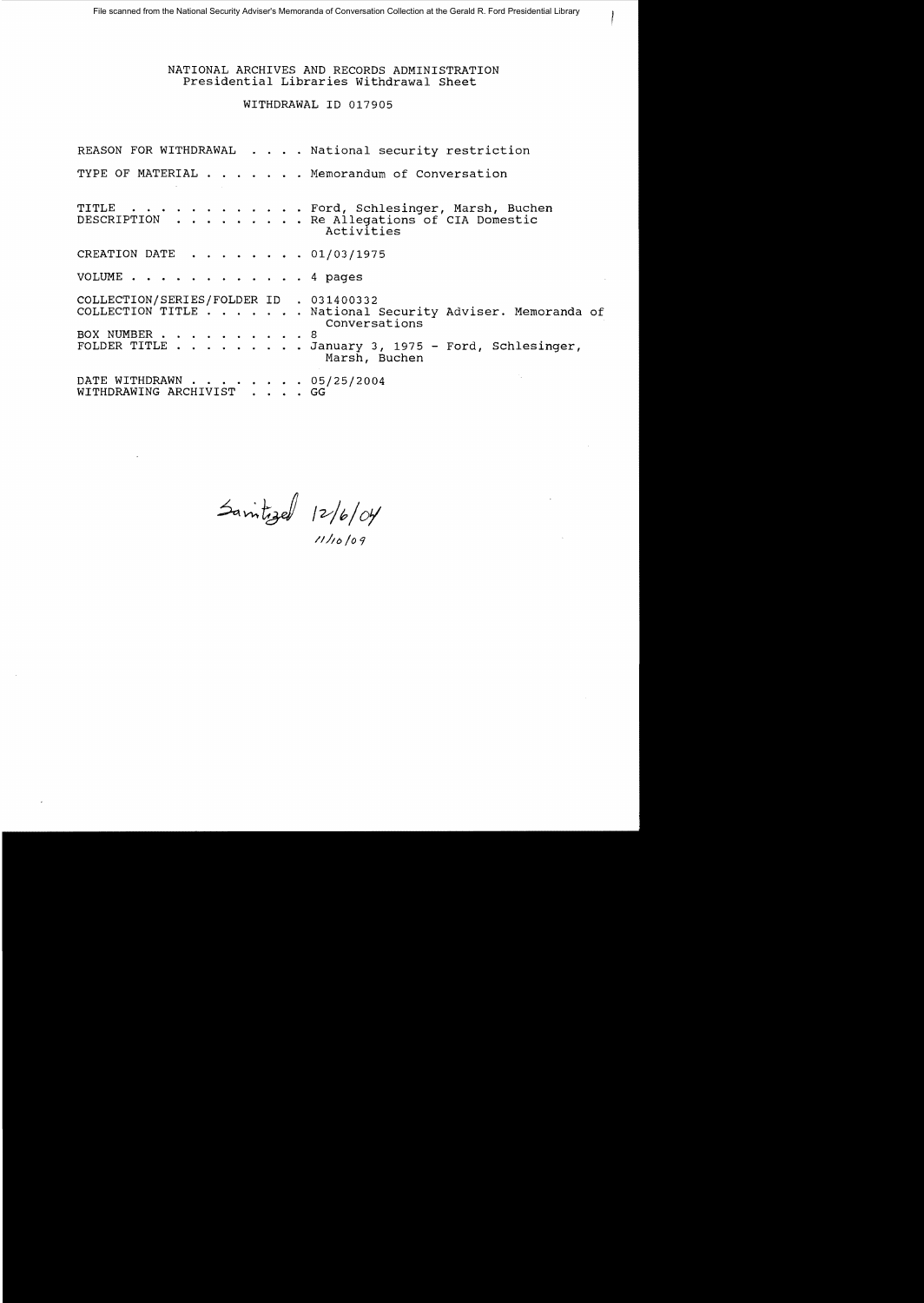MEMORANDUM

#### THE WHITE HOUS

WASHINGTON DECLASSIFIED W/ portions exempted E.O. 12958 (as amended) SEC 3.3  $\angle$ **XGDS** MR it  $\angle$  *09-47, #L.*  $CIA$ *LLL*  $IIIIOIOQ$ By dal *WARA* Date  $1/7110$ 

MEMORANDUM OF CONVERSATION

PARTICIPANTS: President Ford

James R. Schlesinger, Secretary of Defense, former CIA Director

John O. Marsh, Jr., Counsellor to the President Philip W. Buchen, Counsel to the President Lt. Gen. Brent Scowcroft, Deputy Assistant to the President for National Security Affairs

DATE AND TIME: Friday, January 3, 1975  $11:10$  a.m.  $-12:18$  p.m.

PLACE: The Oval Office. The White House

SUBJECT: Allegations of CIA Domestic Activities

President: Since the story broke I have been talking to Henry, you, Phil and Jack about working up a charter for a Blue Ribbon Panel. Since then I have found out some things I didn't know about. Let Jack fill you in.

Marsh: Let me mention three things: the Colby report, the Silberman report, and the file on the left.

Under Ramsey Clark, an intelligence division was set up by (IIIN) John Doar. It was directed toward the dissident movement which was against the war and which was urban-centered. Out of this came the IDIV in December '67. Helms wrote a memo which redefined this mission and urged them on. Then in the Nixon Administration came the Huston Plan, which was to be established in July  $1970.$  They got orders to desist three days later. Then it was set up in October as an internal intelligence board and an internal intelligence staff. All this excluded NSC and DOD, but they did go to DIA, the Services, NSA, etc. We have turned up a summary of their activities, written by Angleton. They had seven meetings; it lasted apparently until 1973.

We have a Huston-to-Helms memo saying that all material on this sent to the White House would go to Huston, not through the NBC.

**FOP SECRET/XGDS TOP SECRET-** XGDS (3)

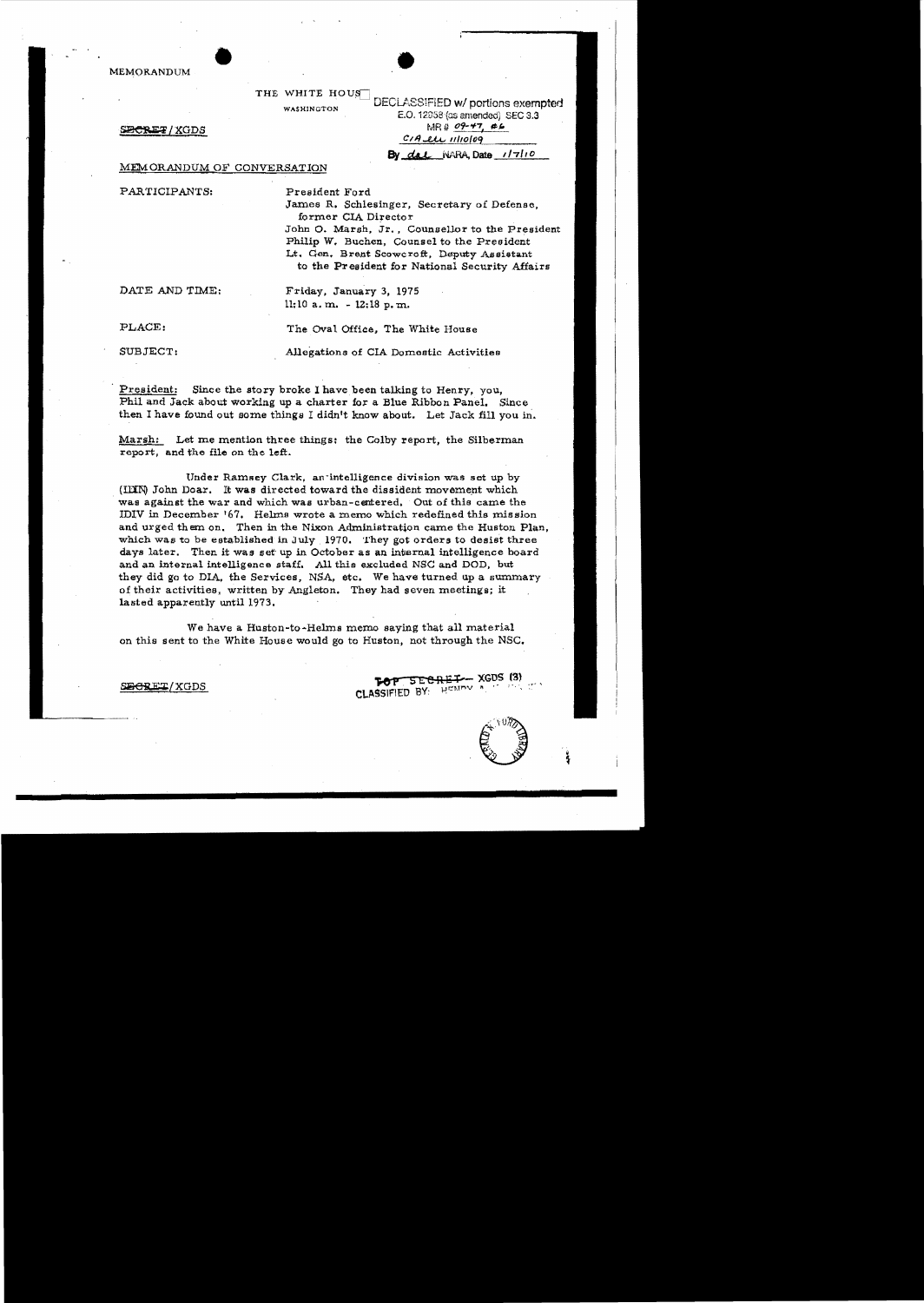### SECRET/XGDS

Schlesinger: The Intelligence Group, called "the family jewels," covers all these "extra curricular" activities. Symington was briefed thoroughly, as were Nedzi and some others. I did this following the surfacing of the when I scanned the Agency.

President: Was the CIA involved in Watergate?

Schlesinger: Not as an organization. Some paraphernalia was given to Hunt |

There may have been an old boy net at work, but in my judgment CIA was not involved as an agency.

There is a layer in the Agency which you can never really find out what is going on. So you don't ever want to give them a clean bill of health. I am not sure that Bill [Colby] knows all, nor that I did. You should defend it and call for clean actions, but not give them a wholesale acceptance.

President: We need a three-step process: First, we'll set up a Blue Ribbon Panel to look into the allegations. We've got Erwin Griswold, John McCloy, Lyman Lemnitzer, Ronald Reagan, Douglas Dillon, Judge Friendly, and one black -- either Brimmer or Coleman.

Schlesinger: You might want a media man. How about Frank Murphy? He was on the PFIAB; he's a Republican, with good liberal connections, President of the Los Angeles Times. Or Frank Stanton.

President: We want to keep it not more than seven.

Schlesinger: How about aCongressional representative?

President: As part two I want to call in the heads of all the intelligence agencies and ask if there were any illegal activities or anything that was out of their charter. I want it in writing. Third, I will suggest to Congress that they have an investigation -- preferably by a joint committee -- and that the Blue Ribbon Panel would cooperate with their panel and could investigate the CIA charges and say it is clear now. We can turn over all our documentation to the Panel and let them wrestle with how much they give to the Congressional Committee.

Schlesinger: You should not denounce the allegations out of hand, Some of the activities are illegal, but justified -- like breaking and entering to get codes.

SECRET/XGDS

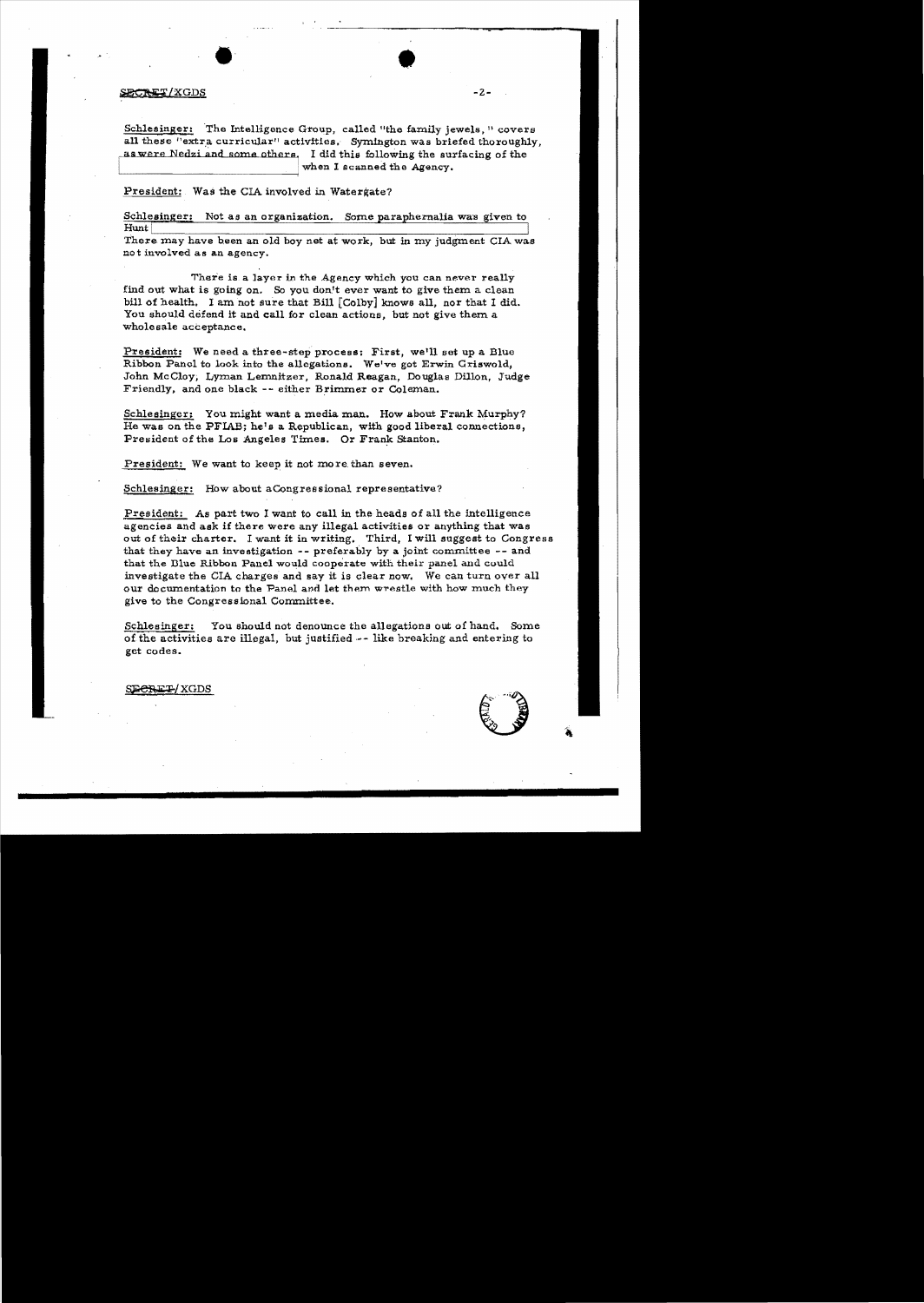### $\frac{1}{2}$   $\frac{1}{2}$   $\frac{1}{2}$   $\frac{1}{2}$   $\frac{1}{2}$   $\frac{1}{2}$   $\frac{1}{2}$   $\frac{1}{2}$   $\frac{1}{2}$   $\frac{1}{2}$   $\frac{1}{2}$   $\frac{1}{2}$   $\frac{1}{2}$   $\frac{1}{2}$   $\frac{1}{2}$   $\frac{1}{2}$   $\frac{1}{2}$   $\frac{1}{2}$   $\frac{1}{2}$   $\frac{1}{2}$   $\frac{1}{2}$   $\frac{1}{2}$

-,

President: I wouldn't pass judgment. That would be the job of the Panel to report back to me. 1 won't make any charges or deny any.

Schlesinger: I was referring to the letters to you.

Buchen: We want to find out how they operate, rather than designate any of it as illegal.

Schlesinger: There are a number of time-honored activities. For example, we will get code books if we can. The others penetrate us if they can.

President: Why, when you went to the CIA. did you take the action you did?

Schlesinger:

I had thought that the only other action had been the furnishing of equipment to Hunt. So I wanted to find out  $-$ - not necessarily to atop them. but to know what is going on.

President: I plan to say that a Central Intelligence Agency is essential to our national security but it has to live within its Congressional charter. It has to be put positively - - that it is essential.

Schlesinger: You may want to say that an effective intelligence operation is essential because you may want to restructure it like the British. The mixing of clandestine and non-clandestine activities is a source of disquiet to the American people. It tinges the non-clandestine activities.

President: What do you think of our counter-intelligence?

Schlesinger: It's lousy. We are being penetrated more and more. The FBI haa opted out.' We are in bad shape.

Buchen: Should the investigation be restricted to counter-intelligence?

Schlesinger: I would have the Panel look both at the clean-up and at the positive need for intelligence. 'Have it look at the intelligence community.

President: How about a joint committee? President: How about a joint committee?<br>SECRET/XGDS

 $0\hbar$  $\sim$  t. '':. ,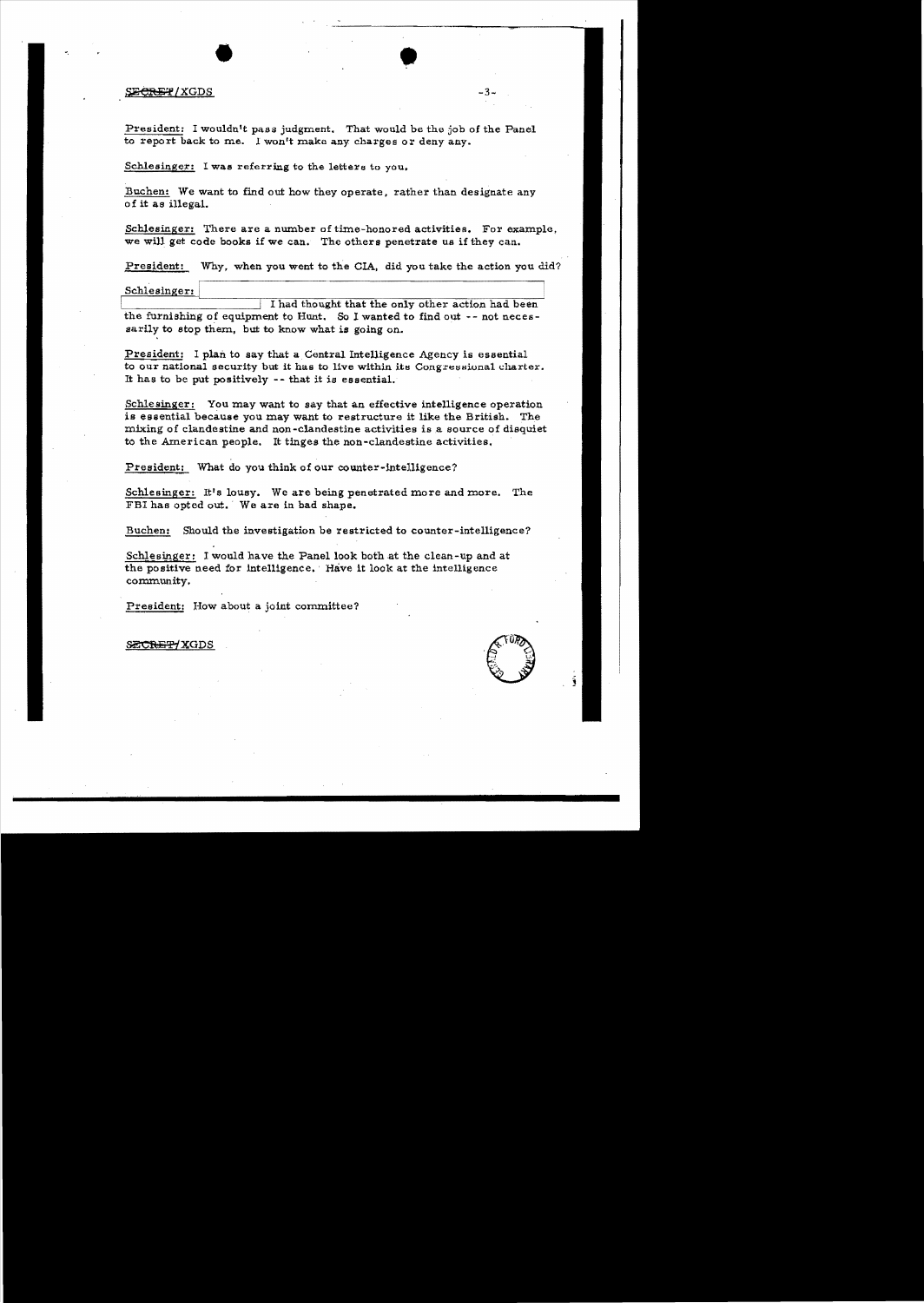#### S<del>ECRE</del>T/XGDS

Schlesinger: That may be the best solution in light of this. One thing you might consider is a national intelligence board superseding or going beyond the PFIAB and including Congressional representation. It might defuse some Hill fervor.

President: I would oppose mixing the legislative and the executive; but I do think we need a change in PFIAB. I would keep the technical people but have a big turnover in non-technical people.

Any other questions?

Marsh: Is there a danger to our current operations?

Schlesinger: There always is. This whole episode can be educational though. We can make the point that most of the operations are legitimate and necessary.

President: What do you think of the Colby report?

Schlesinger: It is bland and could be released, but it dealt with the directives, and so on, and doesn't get at what may have gone on. You could say publicly that the report indicates that the news reports are overdrawn but you are appointing a Blue Ribbon Panel to look into it.

President: I have no intention of releasing the report. Is there anything else?

Schlesinger: I have some names to suggest: There's David Packard. Dean Rusk, Rostow, Cy Vance, Richard Neustadt, Bill Perry, Howard Robeson.

Buchen: Lloyd Cutler?

Schlesinger: You might want to look at Bromley Smith.

President: Cutler is a good lawyer, but he is cleverly very partisan.



-4-

S<del>ECRET</del>/XGDS